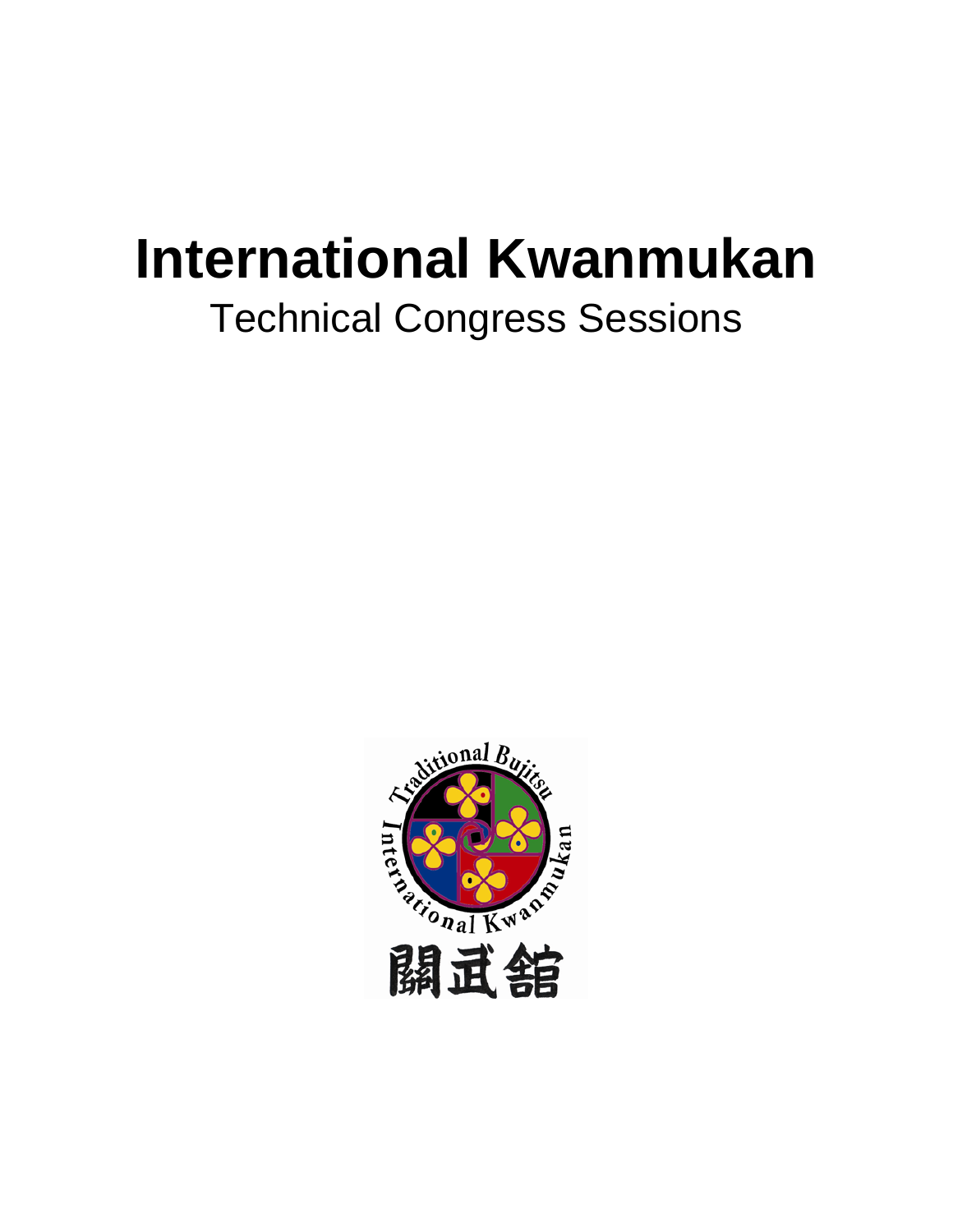## **Kwanmukan Technical Congress**

*Session 1* Saturday October 6, 2012 from 9 am to 5 pm *Sunday Morning October 7, 2012 from 9 am to noon.*

## **Purpose of Session 1**

The purpose of this session was to define karate and then extract from this what the Kwanmukan is as an organization and as a style. To do this, we need to understand the forces that affected the karate we have learned during its introduction and acceptance into the Japanese culture. We defined the period prior to its acceptance in Japan classical karate (that which was created in Okinawa and Modern karate, that which was designed for introduction into the Japanese educational system. This session ended by learning how to gain an understanding of Heian kata using a Rosetta stone to translate meaning into understanding. The Heian kata were used as they are the basic kata of our style.

## **General Agenda**

## *Definition of Karate*

What is Karate?

Today

Self‐defense, self‐control, self‐discipline

Healthy Exercise

Philosophical

Blocking, Timing, Kiai, Breathing, Striking – is this real karate or just sport. Taekwondo meets this definition

Classical Karate included a whole bunch of things

What is Judo? Jujitsu? Aikido? Tomiki Aikido? Kendo? Iaido? Jodo? Kobudo? What was the impact of Judo on Karate?

> Judo was approved for use in the schools in Japan and karate wanted to follow suit. Kano tried to get karate in as part of Judo, but the karate people wanted karate to stand on its own. Remember, Judo initially had 3 parts, Nage Waza, Ne Waza and Atemi Waza. Karate became punches and kicks to define itself as not part of judo and the throws and grappling were taken out of karate to distinguish it from Judo. Judo was already a simplification of Jujitsu without certain dangerous techniques (throws which land you on your head or dislocate the arm or shoulder).

What is tradition in karate?

What is traditional in Karate?

How far back does tradition go?

What is Classical karate?

How did Karate come to the USA?

When did karate become a sport? In the 1930's.

When did competition change karate? In the 1930's

There is concern today that sport will change karate from what we know today, but it was already changed from what it was prior to 1930's. Karate changed to become a sport and to have a high school curriculum. There is concern that the new sports rules will change karate, but this is a reaction from the seniors who have been cut out of the refereeing – which will change the sport as the younger set have a different perspective. The inclusion of bunkai is an attempt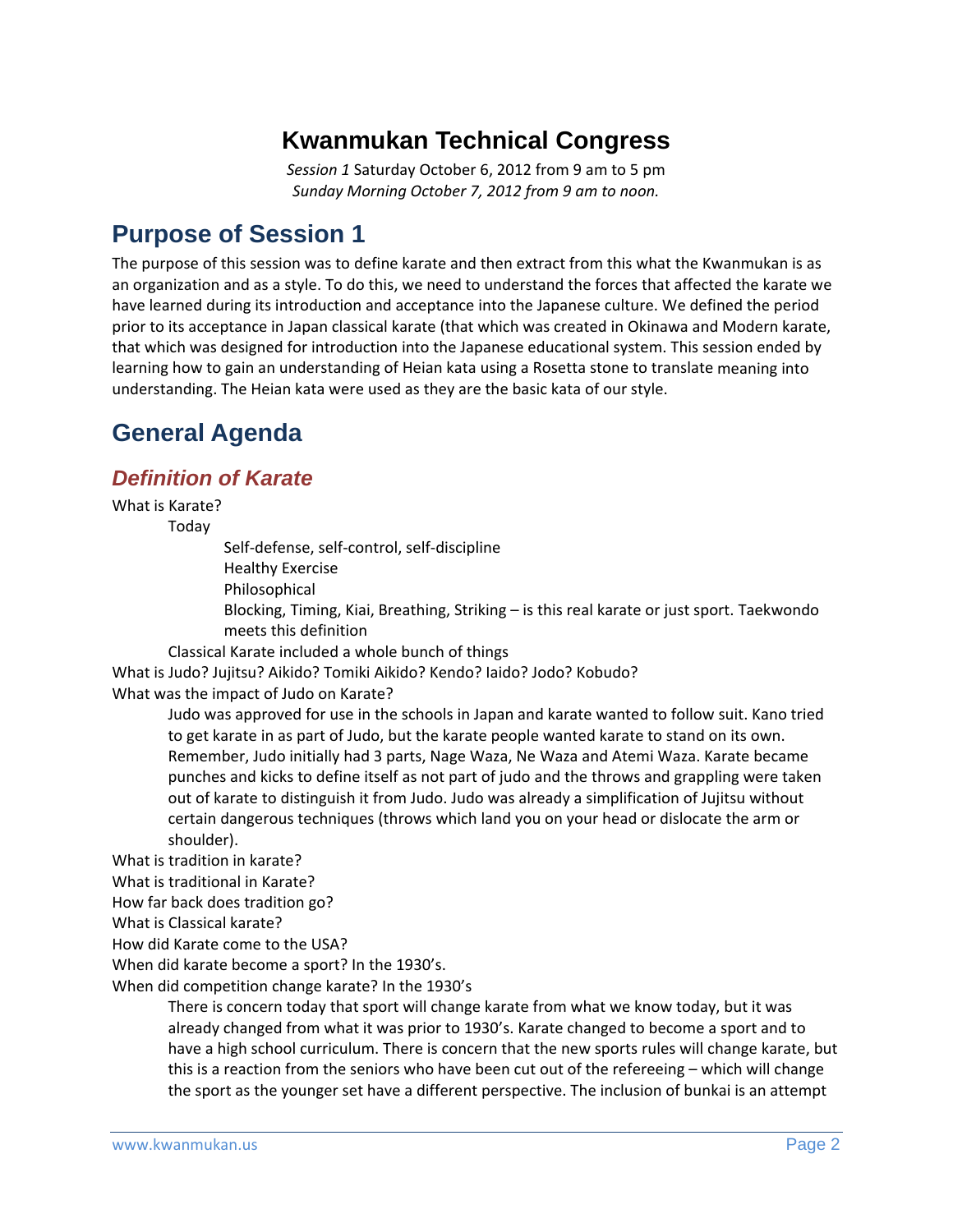to redefine karate and put life back into it. But this is only for kata which has already lost ground as being a competitive performance only.

## *Purpose and Use*

What is the purpose of Karate?

Current karate uses systems designed to teach in public schools.

Progress of class was established by warm‐ups, line drills, ippon kumite (waza), kata, kumite. After class ‐ fool around time. (Warm ups, basics, moving basics, kata, kumite is Shotokan standard.)

What are the implications of a martial art/karate as a defensive art? Karate designed to put someone on the ground.

## *Karate Style*

Karate, what is style and what does style mean?

- Prescribed way people perform technique according to school or teacher What does style mean in relation to kata? What does it mean to train in the style and apply yourself? Do you bunkai in style?
- Do you kumite in style?
- How do we get from style to application to actual use?
- Can you combat in style?

## *Karate Philosophy*

When was philosophy introduced to karate? What was the purpose of introducing philosophy? What are the aspects of karate? Karate ni sente nashi. What is it, what does it mean? It means there is no second strike. The fight is over. To have a first implies a second. What is meant by one killing blow? Means technique properly applied does not need another technique.

One killing blow is a myth in sparring to gain attention to the sport by engaging the mind.

## *Kwanmukan*

How did the Kwanmukan come about? Is Kwanmukan a style? Where did the style of Kwanmukan derive? What is Kwan Mu? What is Kwanmukan? What is Kwanmudo? What is Kwanmukai? What is Kwanmuzendokai? What is "Ha"? How does "Ha" apply to the Kwanmukan?

## *Direction*

Where are the modern Martial Arts going? Sports, Combatives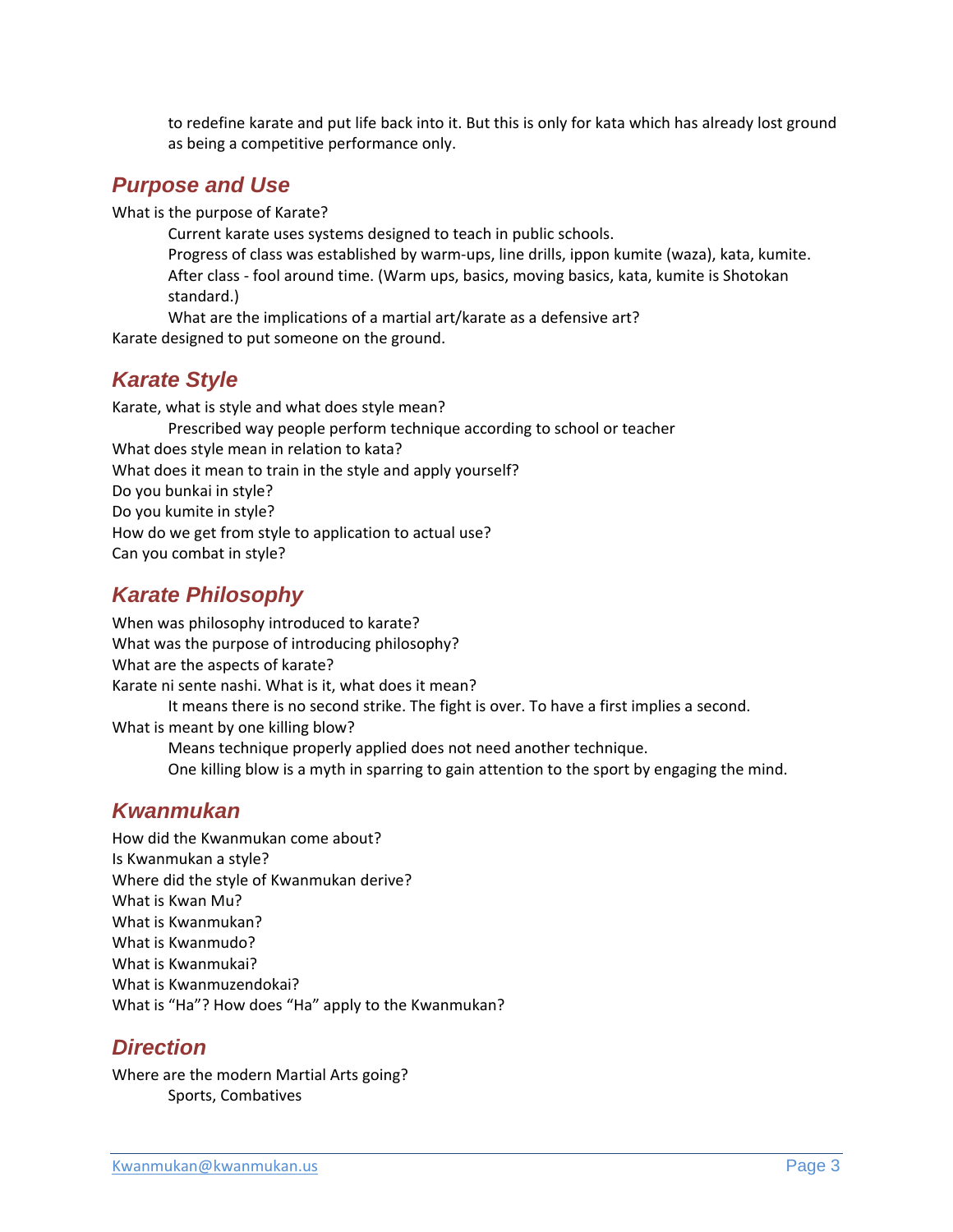Where is modern karate going? Where the Kwanmukan should be going?

## *Kwanmukan Tradition*

What is tradition in the Kwanmukan? What is traditional in Kwanmukan? Where does tradition come from?

## *Kata*

What is needed to understand kata? What is kata? What does kata mean? What does kata do? What is kata good for? How is kata exemplified? Where did kata come from? How did kata get started? If kata is a book, how do you read it? In order to understand kata you need a Rosetta stone. Does karate kata have blocks? Strikes? Locks? Throws? Tai Sabaki?

## **Design of Kata**

Takes a combination and create a flow by breaking the action into smaller parts for understanding. This is what we see when we perform the kata. In reading the kata, we cannot use our preconceived notions. Not all similar movements say the same thing. A movement is what it is when it is.

## *Kwanmukan Kata*

Kata in the Kwanmukan What do we know about the kata? From our heritage From other heritage From direct experience

## *Purpose of Taikyoku and the Heian Kata*

Purpose of Taikyoku

First Cause – what was before heaven and earth and what is after heaven and earth? Additionally even development of the body, ability to bear body soundly. Done in 5 seconds at the advanced level, 45 at the beginner level.

Purpose of the Heian Kata

To have the ability to defend oneself completely in most situations. Allows you to have a peaceful mind knowing you can take care of yourself. They are named after the peaceful Heian period of Japan.

Developed to teach karate in the grade and high schools in Japan

Which style is the original form of the kata?

Why are there so many ways to do it when it is only about 80 years old?

Developed to teach self‐defense that does not annihilate the opponent.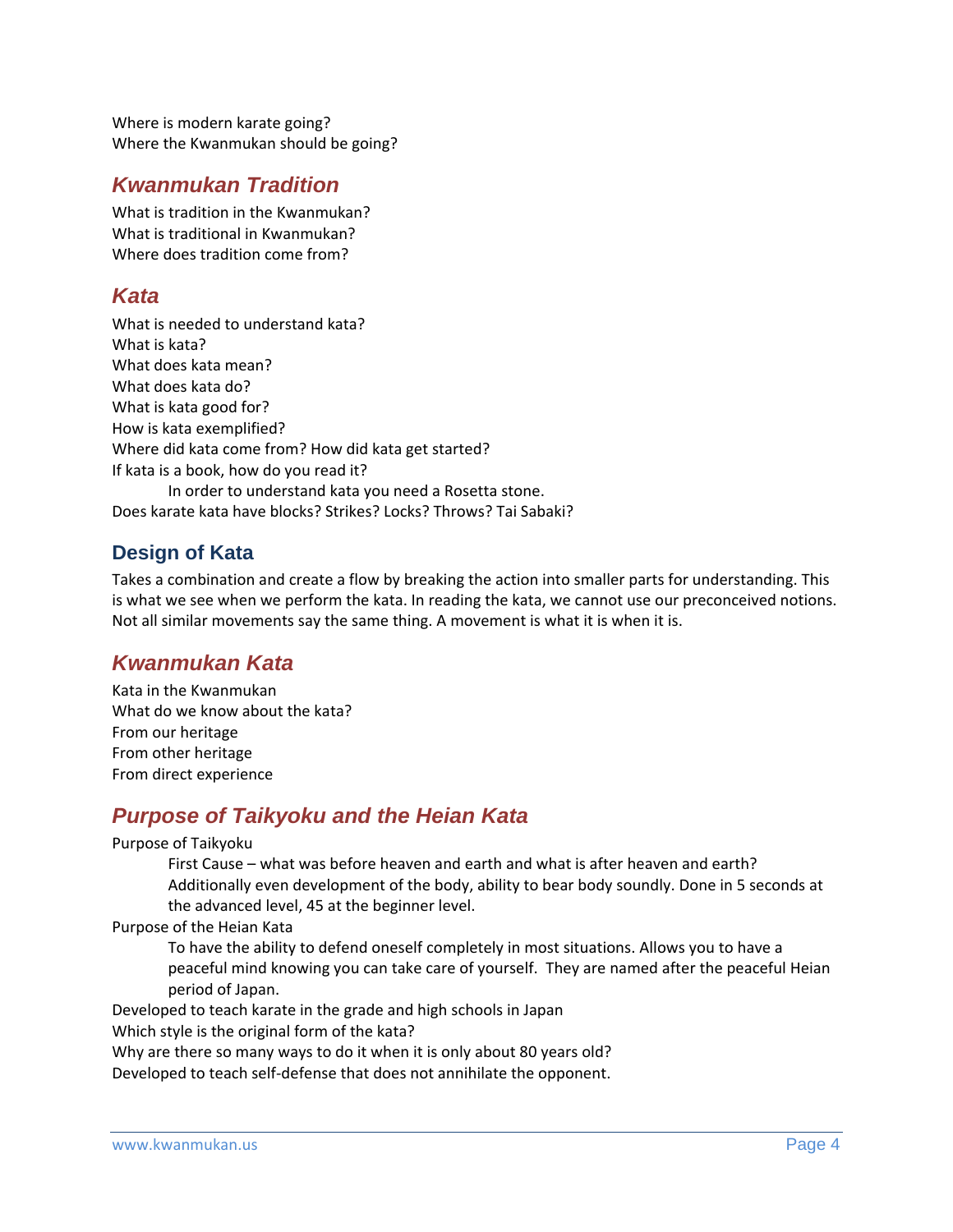## *Purpose of the Kwan Mu Kata*

#### **Kwan Mu First Effort**

What is its purpose, why was it created, how was it designed and what is its meaning? If one anticipates, who has made the first attack?

## **Kwan Mu Second Effort**

What is its purpose, why was it created, how was it designed and what is its meaning? What is the purpose of a block? What is the purpose of an attack?

#### **Kwan Mu Third Effort**

What is its purpose, why was it created, how was it designed and what is its meaning? To be is to see. To see is to know. To know is to be. If then what have you? It is already too late!? Thirty Spokes form the hub of a wheel, but the use of the wheel is the part that is empty.

## *Understanding Kata*

Original kata were designed to show strategy and tactics in life and death confrontations. The original kata may just show a sample of the movements within the theme of the kata. We must consider both written and oral explanation of kata. What do we mean by the theme of a kata? The theme of the individual kata is the kata's strategy, tactics, and method of movement. The strategies for use of the movements is contained in each individual kata How does theme dictate the application of the movements contained within the kata? Individual movements are considered within the particular kata theme, not the theme of another kata.

## *Hidden Movements*

Do hidden movements exist? If so, what is meant by hidden movements/ What are the hidden movements in the kata we study?

## *Combat Karate – Not self-defense or sport*

Does Combat Karate exist? If so where is it? Is it in the kata? What is the difference between individual verses group combat? Which kata are for individual combat and which are for group combat? Does it make a difference?

## *Teaching System Used Today*

Should kata be taught first: the correct movement and application or should the "basics" be taught first and the kata follow?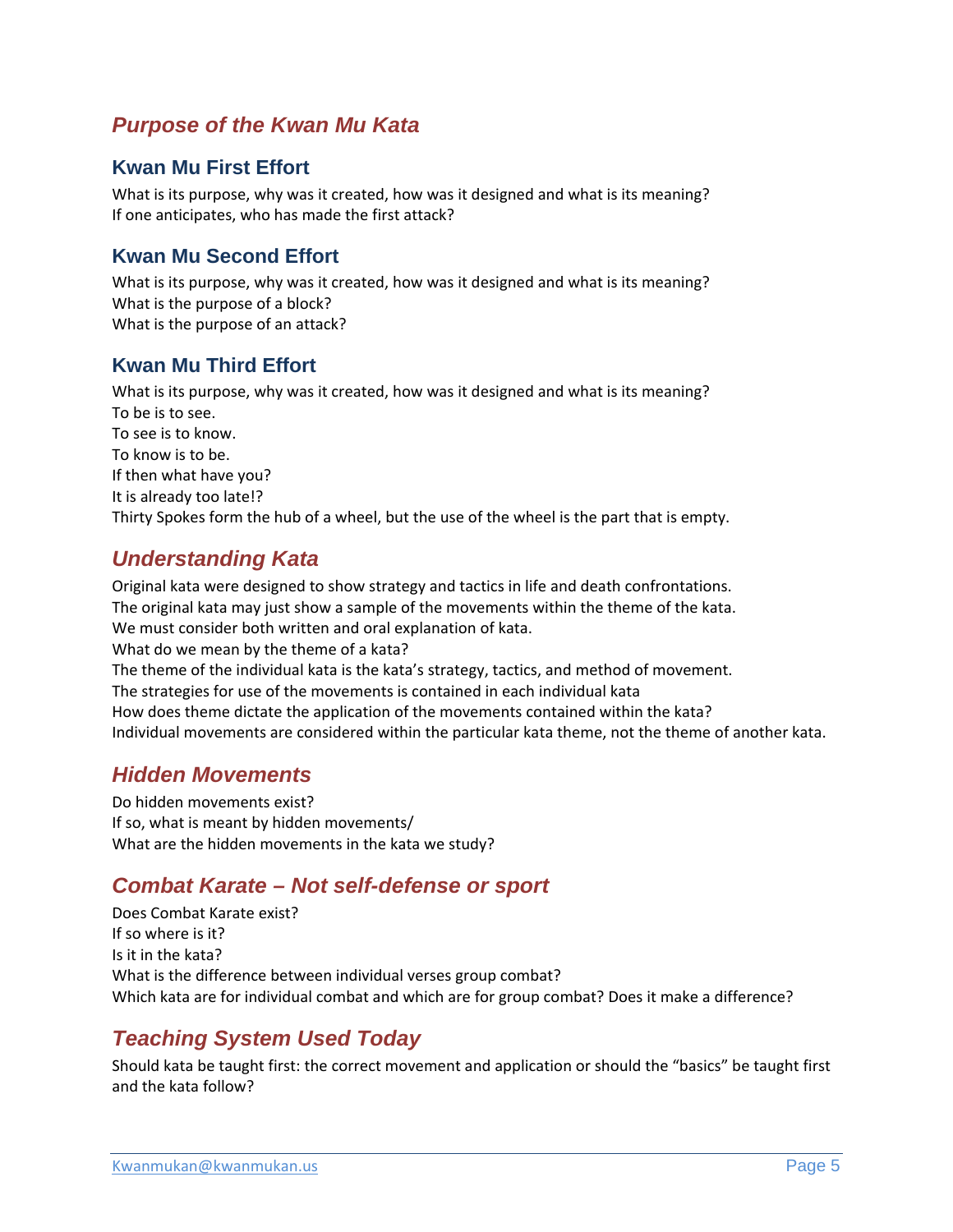In Kwanmukan, we teach the body to move correctly, and then we learn how to use the body. That is, we learn proper body mechanics first, and then apply the mechanics.

#### *Two Purposes of Kata*

- 1. Correct body dynamics
- 2. Collection of combat techniques in practice format

## *Bunkai (Application)*

What is Bunkai?

Bunkai (分解?), literally meaning "analysis"[1] or "disassembly",[2] is a term used in Japanese martial arts referring to the *application* of fighting techniques extracted from the moves of a "form" (kata).

What is the purpose of Bunkai?

What is the result of Bunkai?

Definitive result – opponent out and on the ground every time (at the end of each bunkai)

## *Kenka*

What is Kenka?

Kenka means a drunken brawl or a fight.

## *Rules Understanding Application of Kata*

- 1. There is no first strike (from either you or the opponent)
- 2. Names of movements have been disguised or at least misnamed
- 3. Only one opponent and that opponent is to the front
- 4. Front hand is attacking hand shortest distance.
- 5. Block with both hands preparatory hand is defend in the block (cross block)
- 6. Block equals stop
- 7. Understand the switch step
- 8. Technique in two counts can be performed in one count
- 9. Immobilize attacker before striking
- 10. Use both hands together
- 11. Grabbing hand is pulling hand grab and twist
- 12. Supporting hand is a grabbing hand
- 13. No technique ends with a block
- 14. Set position can be an invitation
- 15. Break balance to the tip of the triangle
- 16. Knife hand can cut
- 17. Take opponent's back
- 18. Use double twist for throws
- 19. Use leverage
- 20. Kicks are low especially when grabbing
- 21. Crossing legs stance is a body shift or a joint kick
- 22. Crossover with turn is a throw
- 23. Jumps and body shifts represent throws
- 24. Some techniques are following when primary technique fails
- 25. Up equals down, down equals up for throws (Hang opponent to the sky)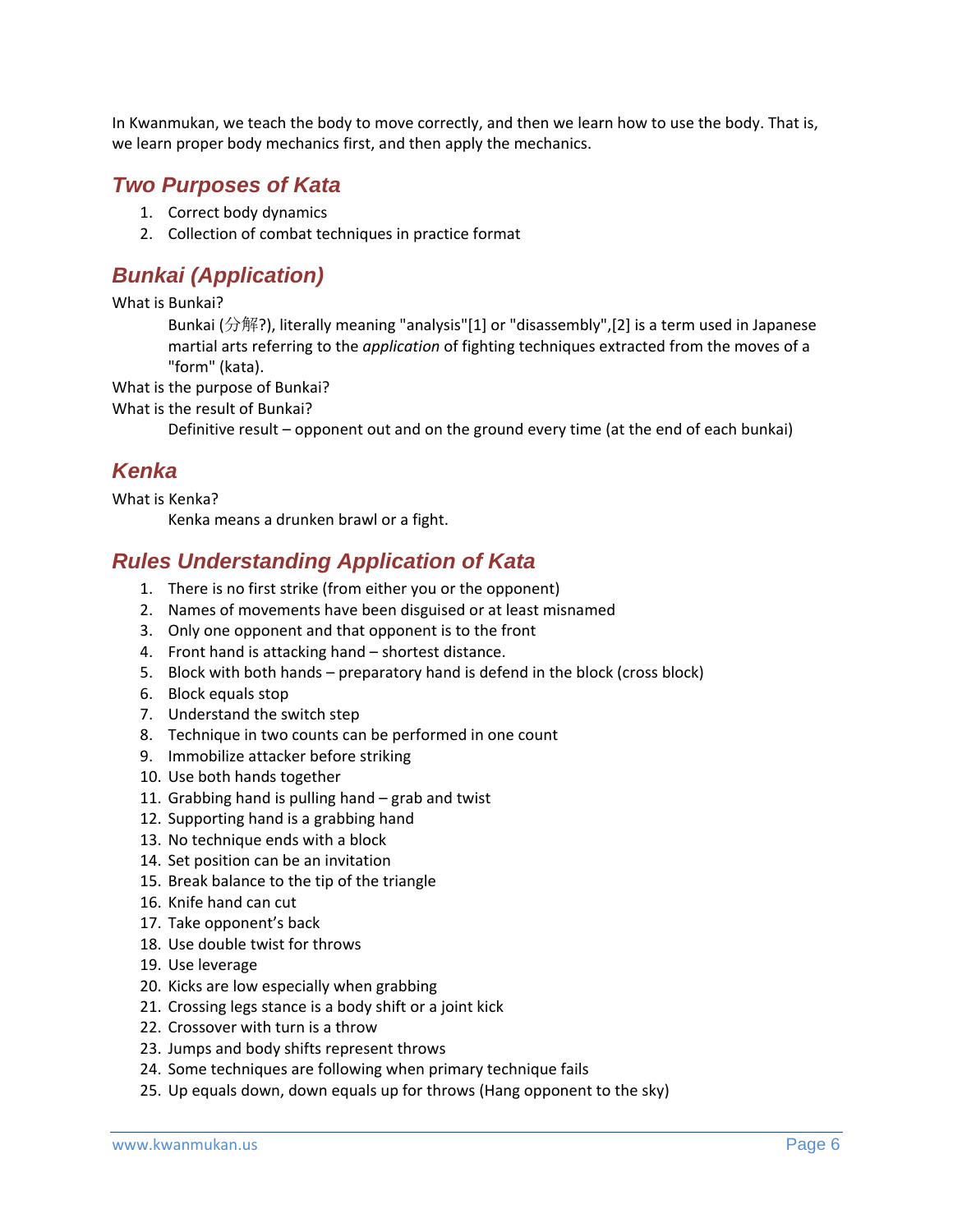- 26. Movements practiced in one count are performed in one count
- 27. Connective movements (Repetition left and right may not mean both sides
- 28. To release from a hold or grip, study the direction of the fingers
- 29. Re‐block and re‐grip
- 30. Draw opponent in to turn him upside down with palm
- 31. Extend the opponent's elbow.

## *Rules of Combat*

Strike the quickly immobilizing where possible Move to gain and maintain advantage and dispatch quickly

## *Main Points of the Kata*

#### **Heian Kata**

#### **Shodan**

Essentials of karate defense, proper body dynamics. No attacks except to the head, no kicks except to the groin. Introduces switch step, grabbing and punching, outside hand, cross counter and eye gouge.

#### **Nidan**

Get there first. Immediate response. Uses counter technique, connective techniques, strike from closest possible distance and cross counter.

#### **Sandan**

In-close fighting. Mixing it up. Uses switch step, grab and punch, outside hand, three types of throws, twisting arms for takedowns.

#### **Yodan**

Abstracted from Bassai, Kusankyu, and Jion. Movements interrelate within the kata. Various kicks – front, side, knee – methods of intersecting the hands, pulling opponent around and striking, grab and kick, knee strike anywhere.

#### **Godan**

Abstracted from Chinto, Bassai, and Kusankyu. Movements interrelate within the kata. Look for neck throws, grabbing hand, stopping, one arm back throw, and defense against a kick.

#### **Tekki**

Is it side fighting? Fighting with your back to a wall? Fighting on a boat? Or is it simply Tai Sabaki with strikes kicks, and locks? Look for Joint kicks, throws, foot sweep, grabbing and punching.

#### **Jion**

Greeting was school specific. Helped prevent fights within a school. Identified who trained with whom. Block with both hands and kick, cross counter punch, front hand is the attacking hand, and lure, then counterattack.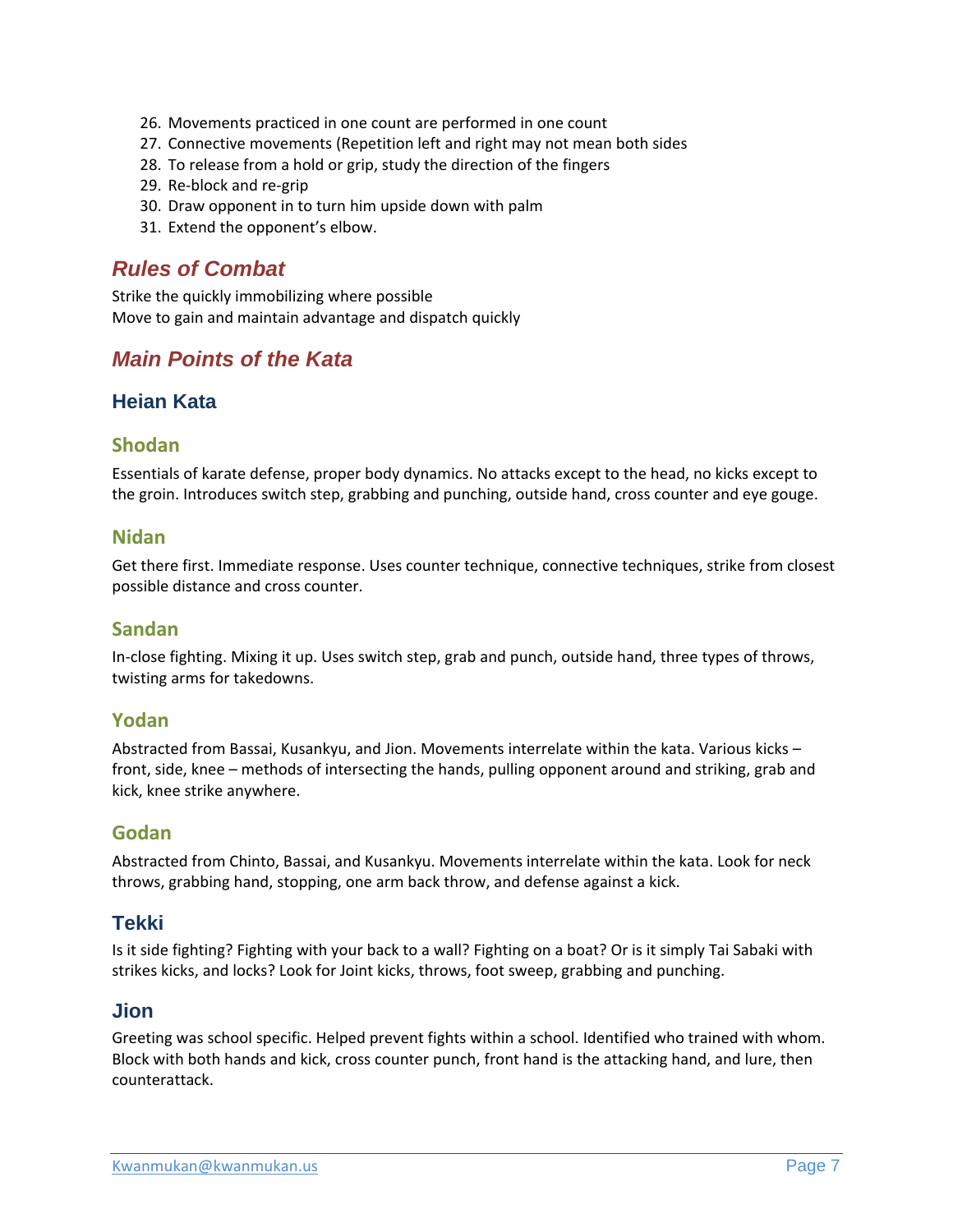## *Question - What is a block?*

Block verses defend. Block = stop, defend means to fend off. The current concept of block comes from sport karate from the 1930's.

## *Ways to move the arm/hand*

How many ways are there?

Up, down, left, right, around, pull, push Arm can be straight or bent Fists can be open or closed Use front or back of hand or fist (side also possible)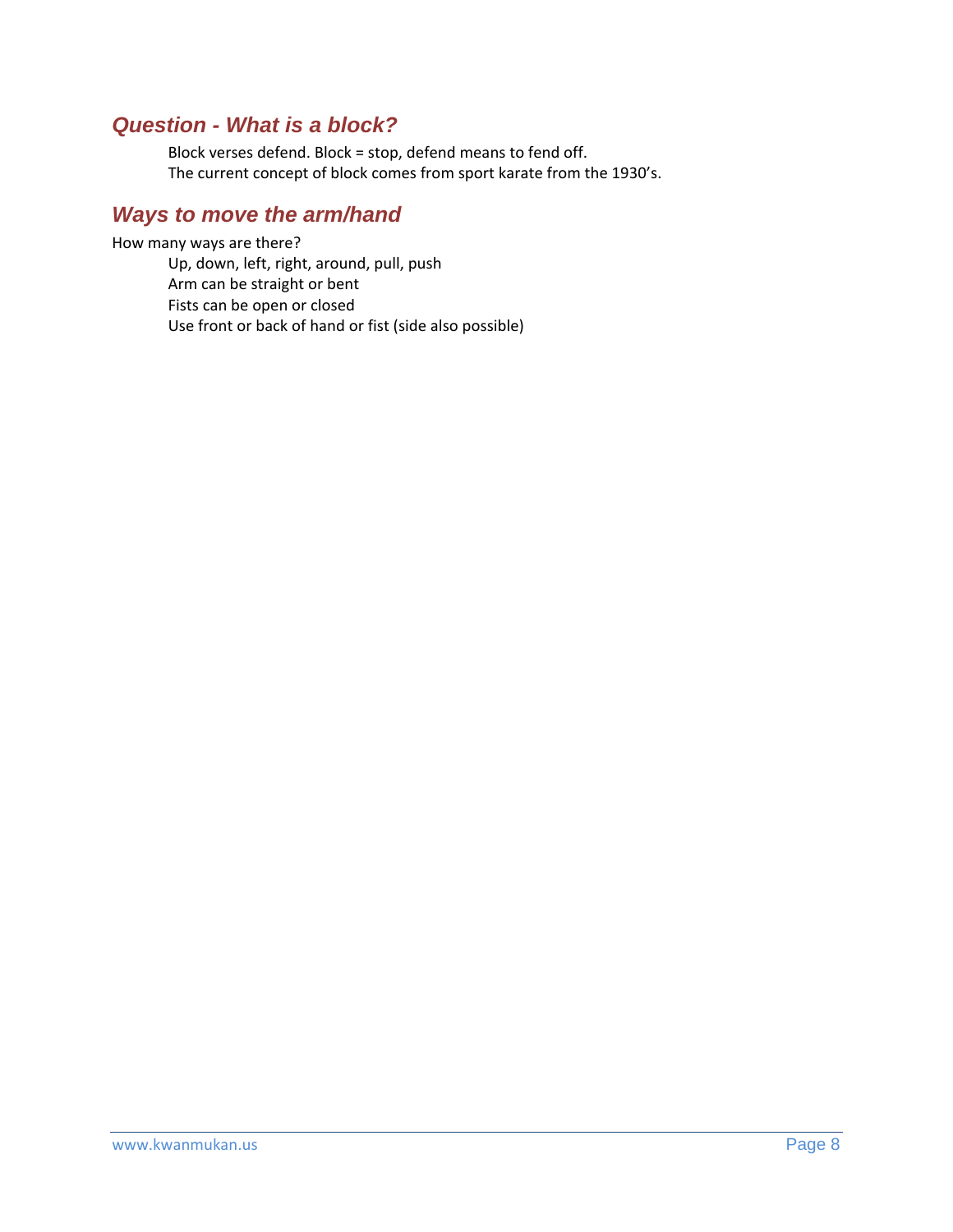## **Kwanmukan Technical Congress**

*Session 2 Saturday January 12, 2013 from 9 am to 5 pm Sunday Morning January 13, 2013 from 9 am to noon*

## **Purpose of Session 2**

This session dealt with the forces that affected karate in the period prior to its introduction in Japan and how these forces were used by Ankoh Itosu to impact the karate that was brought to Japan. In doing so, it was explained that the Heian Kata were the fundamentals (designed by Itosu) to be understood to reduce the time period required to be proficient in karate. We also studied how these fundamentals progressed in the Heian kata series both through more advanced skill and through the design of the particular Heian kata to express a given idea. Underlying this was the concept that the physical development (practice of the kata) and the application of the kata are both important and both within the design of the kata. Practice and application are necessary to master the kata.

This session also presented the application of Jion and Tekki Sho. These are more advanced kata and some of the application expressed and expanded that within the Heian kata. A more expanded Rosetta stone was used to understand the application of these two kata.

## **General Agenda**

## *What is classical karate?*

- 1) No relation to Buddhism, Confucianism or Taoism. Karate is not religion or philosophy.
- 2) The dojo shrine started in Japan based on Japanese customs (Shinto Shrine)
- 3) Not Related to philosophy this came later in Japan
- 4) Shorin and Shorei were probably Chinese concepts or styles developed in Okinawa. Shuri‐te and Naha‐te (and tomari‐te) were probably coined 1926 or so. Itosu created Shuri‐te kata.

## *Itosu's Impact*

- 1) Preserved the original kata
- 2) Created new kata selecting technique from traditional kata
- 3) Extracted the essence of the fundamentals
- 4) Introduced measures to shorten the process of advancement
- 5) Opened karate to the public and worked towards its dissemination
- 6) Used oral instruction for the application of the kata

We could say Itosu took traditional Tote (Tode) kata and created new kata using the term "karate."

#### **Itosu's Precepts help define classical karate**

- 1) Practice Method
	- a. Physical Development
	- b. Strengthen the sinew and bond, harden, the body and use the hands and feet as weapons
	- c. Postures are very important
	- d. Practice as if on the battlefield as if you need to use it.
	- e. Train relative to one's strength to avoid injury
- 2) Process of Advancement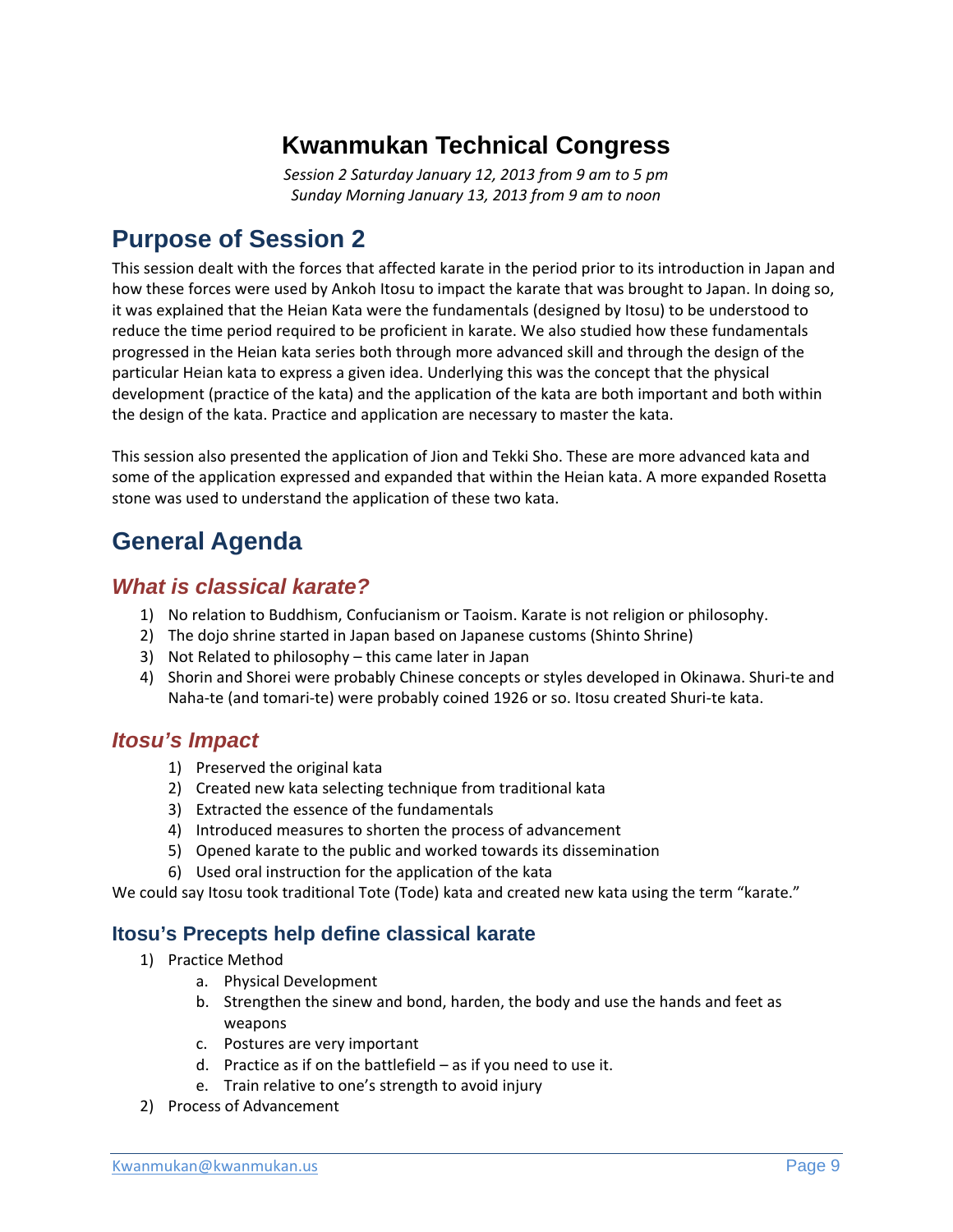- a. Two hours per day to be effective in 3‐4 years.
- b. Hit a makiwara 100‐200 times with correct posture per day
- 3) Kata
	- a. Preserve as they are written
	- b. Divided into those for training and application and those practiced separately
	- c. Practice often after learning their meaning
	- d. Learn the oral instruction
- 4) Effectiveness of karate
	- a. Naturally become brave (Gain Confidence)
	- b. Good for health and promotes long life (if you actually practice)
	- c. Mastering karate will allow one to "take ten opponents." Practicing karate will not lose its applicability.
- 5) Contribution to society
	- a. Serve one's parents and country follow the moral authority of your time
	- b. Useful as soldiers
	- c. Helps develop a militaristic society (this notion was considered important to the society in Japan including Okinawa at that time.)
- 6) Dissemination
	- a. If introduced into public schools, it will spread all over what karate was trying to accomplish in the period up to the 1930's.

#### **Purpose of Karate according to Itosu**

- 1) Physical development
- 2) Public defense one's family or country, not personal fights (fist of virtue)
- 3) Not to use karate kicks and punches to inflict injury unless unavoidable

We are taught to not injure someone with karate and to avoid fighting at all costs? What does this mean? We need to learn techniques other than just strikes and kicks such as restraining techniques, throws, joint holds. These are part of karate and found in the curriculum. Itosu stated to not use karate kicks and punches to injure people unless unavoidable. He meant that we should use karate techniques other then punching and kicking as much as possible.

## *What does karate do for you?*

- 1) Develops the body
- 2) Ability to protect one's family and country
- 3) Use for defense trying not to injure
- 4) Strengthen the muscles and bones, harden the body
- 5) Develops confidence and courage
- 6) Correct practice is good for health and promotes long life
- 7) Mastery will allow you to use it successfully

## *How do I get the benefits of practicing karate (Master it)?*

- 1) Train 3‐4 years 2 hours a day
- 2) Hit the makiwara 100‐200 times a day (use good posture)
- 3) Stances are important so develop them
- 4) Learn the meaning of the moves in kata
- 5) Practice according to your strength to not injure the body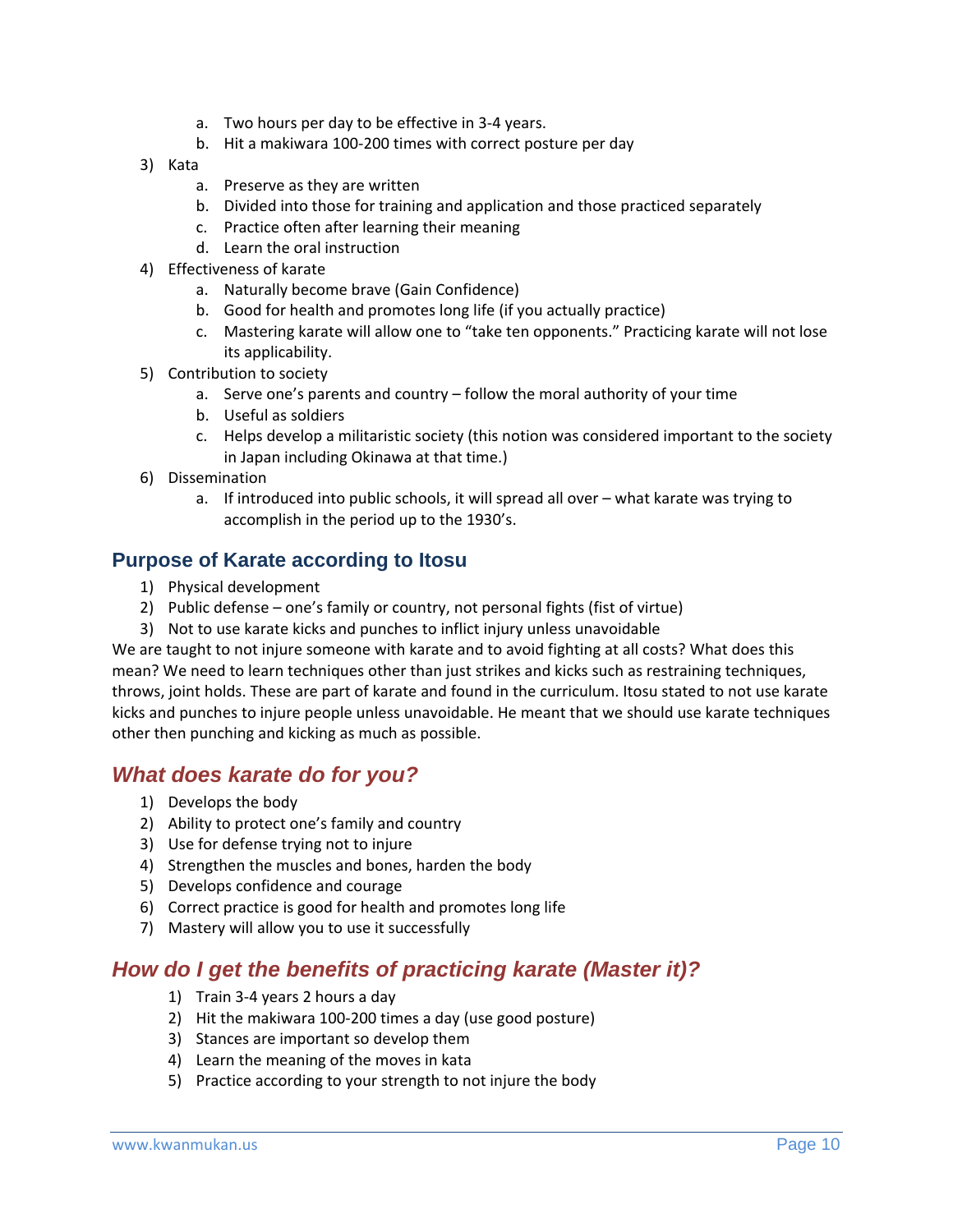#### **What are the important aspects of training?**

- 1) Postures/Stances –The upper and lower body must connect through the core. The core is GET FROM PAM. Lower shoulders and relax having the feeling of opening out your chest. Keep the back straight, strength in the legs and energy lowered to the abdomen.
- 2) Breathing Lower the breathing to the abdomen and feel the movement coming from the abdomen.
- 3) Relaxation (Remove Power) Muscles can only flex and contract taking power means removing power away or relaxing. You relax by taking power away. Taking power away allows the body to relax so that it can move more quickly and powerfully. For example, we use the biceps contraction when grabbing or asserting strength. Most strikes require the expansion (flex) of the biceps. Relaxing the biceps avoids using the biceps as a brake when performing technique.
- 4) Practice in earnest with the intent of going into a fight. If someone were standing outside the dojo with a baseball bat waiting for you to leave, how would you practice? Train with that mind.
- 5) Partner practice is important. Partner practice is not a social event. You must strike at your partner in earnest so your partner develops the correct mind.
- 6) Exaggerating your strength and power can lead to injury. Practice within your capabilities. Examples,
	- a. When kicking and not striking something, do not use the knee joint to stop the kick, retract with the surrounding muscle. This reduces the chance of knee injury in the future. The same thing for punches. Do not lock the elbow on a punch. Withdraw all punches with the surrounding muscle tissue.
	- b. Stances should not let the knee extend out over the foot. Especially in low stances. This stresses the knee unacceptably.
	- c. If you turn the hips forward in your stances, make sure the foot holding your weight is set to move forward as in walking forward, otherwise you put undue stress into the forward (bracing) hip.
	- d. Forcing a kick by turning the hips creates the same type of stress in the standing hip joint. Instead, pivot appropriately and keep your kicks within a comfortable height.

## *Itosu on Advancement*

There are two adages that we hear about how long it takes to become proficient. It takes three years to learn a kata and if you practice 2‐3 hours a day for 3‐4 years you will become proficient. These two adages are contradictory. Prior to Itosu a kata was practiced for many years to master it. Little explanation was given in the fundamentals and the individual learned through continued effort. Itosu expressed that learning the fundamental concepts would speed up the training curve. If you understood the fundamentals, you could more easily and quickly learn the basics. When he developed the Heian kata he had this mind: Unify kata in the Shuri styles to speed advancement and understanding of the more advanced kata. In effect, the Heian kata became the fundamentals of learning the more advanced kata.

(Itosu also created other kata. He indicated this by how he named the kata. Dai is the original version, *Sho a new version created by Itosu. This allowed the preservation of the original version.)*

#### **Judo verses Karate Advancement**

Judo also adopted the idea of teaching/explaining the fundamentals to increase advancement. Judo introduced the use of a foot sweep through developing the concept of off balancing – kuzushi.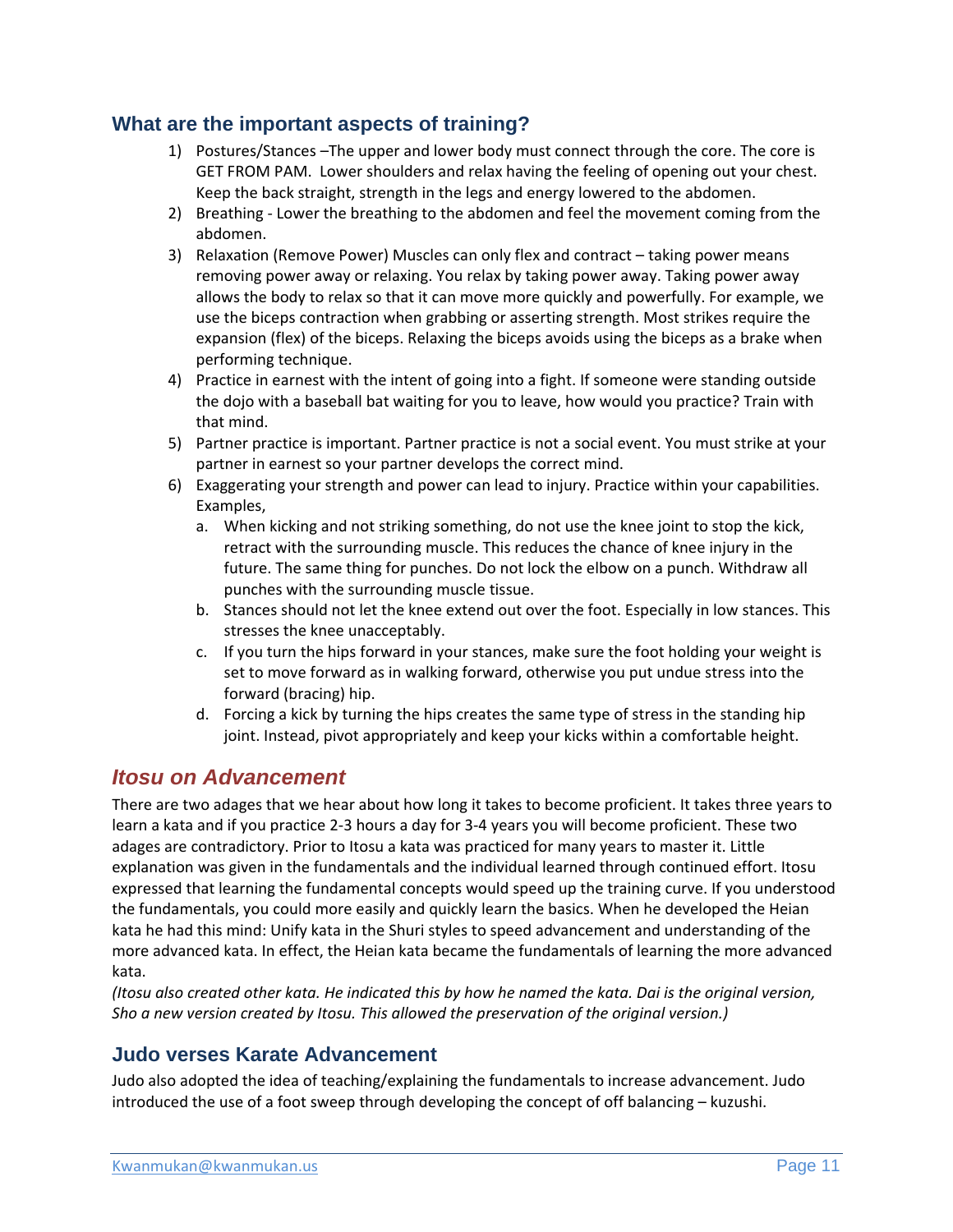Fundamentals in Judo taught to help advancement are off balancing, entry and execution. In karate, the essence is in the posture including lowering the shoulders, breathing, strength in the legs, and connecting the upper and lower body through the core. Additionally, karate taught a combative method whereas in Judo the concept was to throw the opponent. It was natural that the fundamentals in Judo explain the concept of throwing, whereas in karate the fundamentals were the striking and kicking. In karate, use of the Heian kata helped learn the technique of defense (not individual movements although a more simple kata allowed the student to master correct body movement fundamentals in an easier environment.)

## *Comparing the development of modern karate to judo*

## **Structural Comparison**

| Judo - physical education, martial arts, moral    | Karate                                            |
|---------------------------------------------------|---------------------------------------------------|
| education.                                        |                                                   |
| <b>Essence of fundamentals</b>                    | Essence of fundamentals (posture)                 |
| Shortening of the advancement process             | Shortening of the advancement process             |
| Adoption of new kata such as the Nage no Kata     | Adoption of new kata (Heian, Gekisei, etc.)       |
| Unification of moral education, martial and       | Unification of moral education, martial and       |
| physical education                                | physical education                                |
| Spiritual development competition and physical    |                                                   |
| education                                         |                                                   |
| Mind; spiritual Development, Instruction question | Mind Spirit of Loyalty and of not killing         |
| and answer method                                 |                                                   |
| Techniques differed between competition and       | Techniques preserved in the original kata - one   |
| kata removing dangerous techniques in the         | can take 10 opponents                             |
| competition only                                  |                                                   |
| Body: Physical Development (used Randori)         | Body: Develop the body to live a long life (train |
|                                                   | every day)                                        |
| Randori started from the beginning                | Competition started later on with dangerous       |
|                                                   | techniques removed.                               |
| Kata included dangerous techniques                | Techniques other than punches and kicks were      |
|                                                   | discarded.                                        |
| Competition eliminated dangerous techniques       | (Competition eliminated dangerous techniques but  |
|                                                   | the impact of this was later on)                  |
| Service to society - mutual welfare and benefit   | Service to a militaristic society                 |
| (worthy use of human effort and mutual            |                                                   |
| prosperity)                                       |                                                   |
| Spread into public schools would spread it        | Spread into public schools would spread it        |
| throughout Japan.                                 | throughout Japan                                  |

## **Technical Comparison**

| Judo                                        | Karate                                           |
|---------------------------------------------|--------------------------------------------------|
| Techniques clearly delineated in the kata   | Techniques not clearly specified in writing      |
| One explanation for each kata               | Many explanations for each movement limited      |
|                                             | only by the imagination                          |
| Randori started from the inception allowing | Competition between schools did not appear until |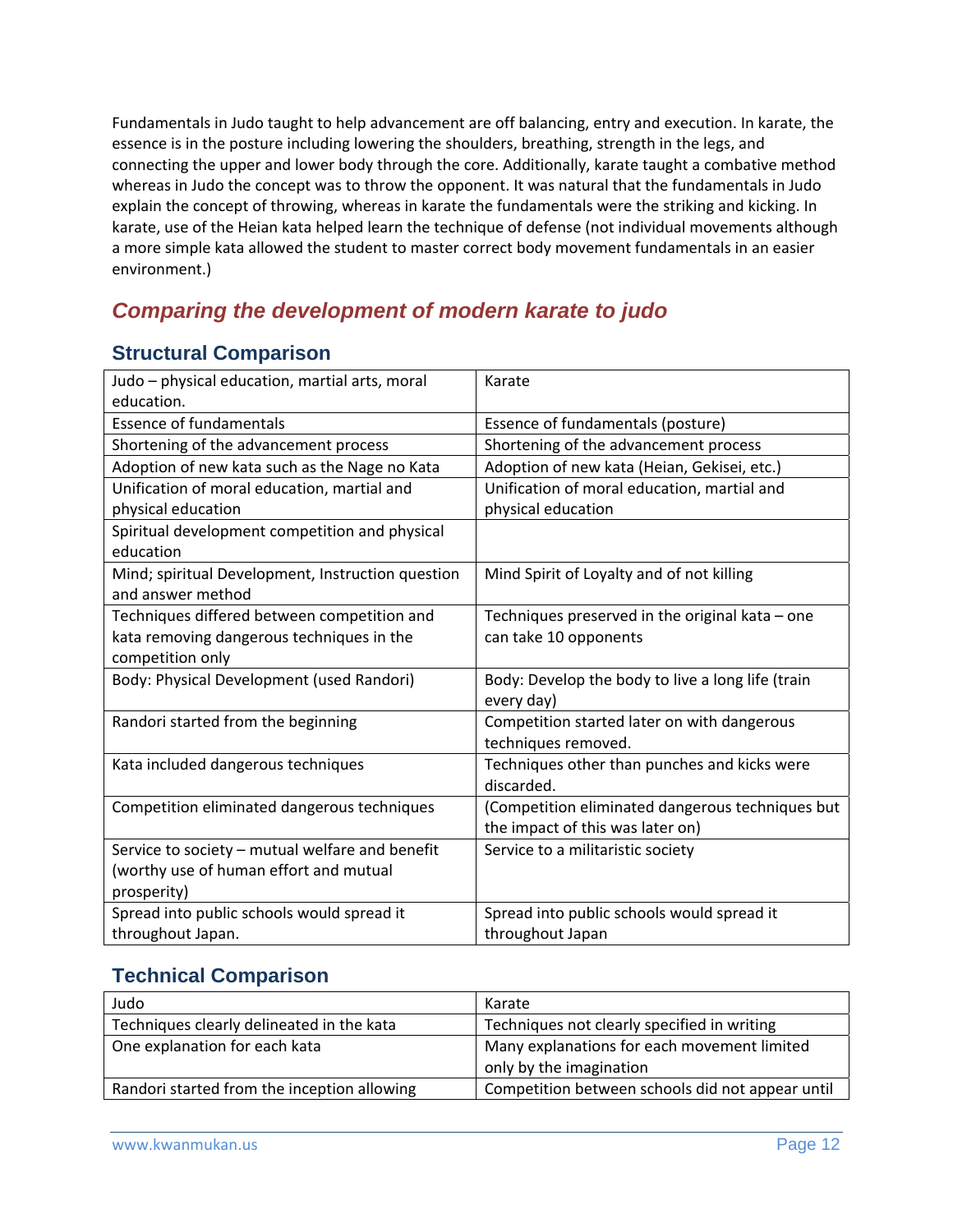| competition                                          | 1957                                          |
|------------------------------------------------------|-----------------------------------------------|
| Other styles were sought out to test actual skill in | Competition with other styles was discouraged |
| competition                                          | (banned.)                                     |
| New Techniques were actively introduced              | Techniques other than punches and kicks were  |
|                                                      | discarded.                                    |

## *Judo and Karate Development*

Both changed their names. Jujitsu was the forerunner of Judo and Judo was created from jujitsu. The name Judo was used to differentiate this new martial art. It is unclear whether the phrase karate was used instead of Tode (Tote) by Itosu to indicate: that which came after his changes thus indicating a new direction rather then a new martial art. It is possible the change may have had more to do with the Chinese Sino wars. We can think of Tode as classical and karate as referring to traditional karate as we know it. Judo did incorporate technique appropriate for a barehanded martial art and did not develop those techniques for use against full armor or while carrying a sword, which was the backbone of jujitsu technique as these techniques were not in keeping with the changing times. Karate on the other hand did not have major changes in technical knowledge. Thus Judo was created as a synthesis of many different barehanded martial arts such as the over the shoulder throw from wrestling. The Judo Kodokan also included other styles such as aikido, which they called Kodokan goshenjutsu and added a technical body consisting of karate's kicks and punches. Karate came later to Japan and to make itself different then other martial arts eliminated techniques rather then incorporating outside techniques.

## **Style Names**

Two organizations vied for supremacy in the martial arts – the Kodokan of Judo in Tokyo and the Butokukai of Kyoto. Interestingly enough, Funakoshi was connected with the Kodokan and did not take a style name, whereas those such as Kenwa Mabuni and Miyagi Chojun were nearer to Kyoto and the Butokukai and registered style names through them.

## *Omotegie*

This was the original word for what we know as *kata*. The word *kata* began to be sometime used after 1908 as Itosu did not use the word kata. Funakoshi first used the word *kata* in print in 1922.

## *Kata*

There is a difference between the function of the kata and the application of kata. Kata as a function trains the body, whereas application is for use of the technique. Application today is called bunkai. Both function and application are important to master karate. First, in training the body, correct body mechanics is a must. However, we need to start practicing the correct application so we can become better karateka. Use of correct application is important today, as the modern kata explanation does not give rise to fully practicing karate. The application is insufficient or simply wrong for the long‐term serious karateka. Nothing important will be learned otherwise.

## *Reading the Kata*

1) There is no first attack. In karate there is almost always a counter. Practice needs to be come so proficient that the block and counter become simultaneous which is the essence of karate technique. What this means is that the blocking hand becomes the attacking hand. If an attack is thusly countered correctly, there is no need of further attack.